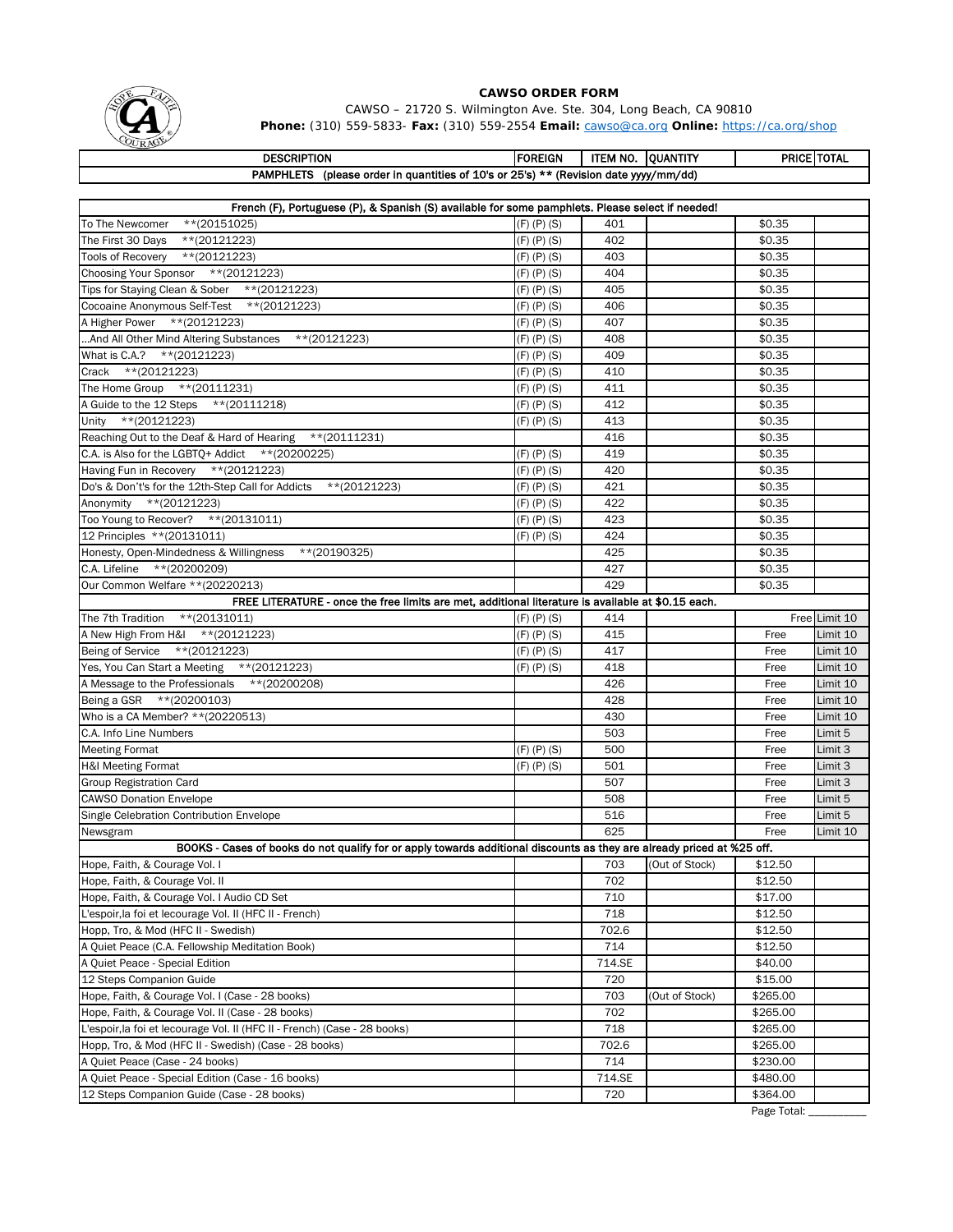

CAWSO – 21720 S. Wilmington Ave. Ste. 304, Long Beach, CA 90810 Phone: (310) 559-5833- Fax: (310) 559-2554 Email: cawso@ca.org Online: https://ca.org/shop

| <b>CONNO</b>    |          |                                                               |              |       |                      |          |                                                  |              |
|-----------------|----------|---------------------------------------------------------------|--------------|-------|----------------------|----------|--------------------------------------------------|--------------|
|                 |          | <b>PLASTIC CHIPS (Select Language)</b> English, Dutch, Farsi, |              |       |                      |          | <b>METAL CHIPS</b> (Years 1-5 abvailable in Fren |              |
|                 |          | French, Spanish, Swedish, German, Danish, Portuguese          |              |       | <b>DESCRIP.</b>      | ITEM NO. | <b>QUANTITY</b>                                  | <b>PRICE</b> |
| <b>DESCRIP.</b> | ITEM NO. | QUANTITY                                                      | <b>PRICE</b> | TOTAL | E.G. Black           | 299BLK   |                                                  | \$17.00      |
| Newcomer        | 100      |                                                               | \$0.45       |       | E.G. Green           | 299GRN   |                                                  | \$17.00      |
| 1 Week          | 100.1W   |                                                               | \$0.45       |       | Eternally            | 299.1    |                                                  | \$1.75       |
| 30 Days         | 100.30d  |                                                               | \$0.45       |       | Principles           | 300      |                                                  | \$1.75       |
| 60 Days         | 100.60d  |                                                               | \$0.45       |       | 1 Year               | 301      |                                                  | \$1.75       |
| 90 Days         | 100.90d  |                                                               | \$0.45       |       | 18 Months            | 301.5    |                                                  | \$1.75       |
| 6 Months        | 100.6m   |                                                               | \$0.45       |       | 2 Years              | 302      |                                                  | \$1.75       |
| 9 Months        | 100.9m   |                                                               | \$0.45       |       | 3 Years              | 303      |                                                  | \$1.75       |
| 1 Year          | 101      |                                                               | \$0.45       |       | 4 Years              | 304      |                                                  | \$1.75       |
| 18 Months       | 101.5    |                                                               | \$0.45       |       | 5 Years              | 305      |                                                  | \$1.75       |
| 2 Years         | 102      |                                                               | \$0.45       |       | 6 Years              | 306      |                                                  | \$1.75       |
| 3 Years         | 103      |                                                               | \$0.45       |       | 7 Years              | 307      |                                                  | \$1.75       |
| 4 Years         | 104      |                                                               | \$0.45       |       | 8 Years              | 308      |                                                  | \$1.75       |
| 5 Years         | 105      |                                                               | \$0.45       |       | 9 Years              | 309      |                                                  | \$1.75       |
| 6 Years         | 106      |                                                               | \$0.45       |       | 10 Years             | 310      |                                                  | \$1.75       |
| 7 Years         | 107      |                                                               | \$0.45       |       | 11 Years             | 311      |                                                  | \$1.75       |
| 8 Years         | 108      |                                                               | \$0.45       |       | 12 Years             | 312      |                                                  | \$1.75       |
| 9 Years         | 109      |                                                               | \$0.45       |       |                      | 313      |                                                  | \$1.75       |
| 10 Years        | 110      |                                                               | \$0.45       |       | 13 years<br>14 Years | 314      |                                                  | \$1.75       |
| 11 Years        |          |                                                               |              |       |                      |          |                                                  | \$1.75       |
|                 | 111      |                                                               | \$0.45       |       | 15 Years             | 315      |                                                  |              |
| 12 Years        | 112      |                                                               | \$0.45       |       | 16 Years             | 316      |                                                  | \$1.75       |
| 13 years        | 113      |                                                               | \$0.45       |       | 17 Years             | 317      |                                                  | \$1.75       |
| 14 Years        | 114      |                                                               | \$0.45       |       | 18 Years             | 318      |                                                  | \$1.75       |
| 15 Years        | 115      |                                                               | \$0.45       |       | 19 Years             | 319      |                                                  | \$1.75       |
| 16 Years        | 116      |                                                               | \$0.45       |       | 20 Years             | 320      |                                                  | \$1.75       |
| 17 Years        | 117      |                                                               | \$0.45       |       | 21 Years             | 321      |                                                  | \$1.75       |
| 18 Years        | 118      |                                                               | \$0.45       |       | 22 Years             | 322      |                                                  | \$1.75       |
| 19 Years        | 119      |                                                               | \$0.45       |       | 23 Years             | 323      |                                                  | \$1.75       |
| 20 Years        | 120      |                                                               | \$0.45       |       | 24 Years             | 324      |                                                  | \$1.75       |
| 21 Years        | 121      |                                                               | \$0.45       |       | 25 Years             | 325      |                                                  | \$1.75       |
| 22 Years        | 122      |                                                               | \$0.45       |       | 26 Years             | 326      |                                                  | \$1.75       |
| 23 Years        | 123      |                                                               | \$0.45       |       | 27 Years             | 327      |                                                  | \$1.75       |
| 24 Years        | 124      |                                                               | \$0.45       |       | 28 Years             | 328      |                                                  | \$1.75       |
| 25 Years        | 125      |                                                               | \$0.45       |       | 29 Years             | 329      |                                                  | \$1.75       |
| 26 Years        | 126      |                                                               | \$0.45       |       | 30 Years             | 330      |                                                  | \$1.75       |
| 27 Years        | 127      |                                                               | \$0.45       |       | 31 Years             | 331      |                                                  | \$1.75       |
| 28 Years        | 128      |                                                               | \$0.45       |       | 32 Years             | 332      |                                                  | \$1.75       |
| 29 Years        | 129      |                                                               | \$0.45       |       | 33 Years             | 333      |                                                  | \$1.75       |
| 30 Years        | 130      |                                                               | \$0.45       |       | 34 Years             | 334      |                                                  | \$1.75       |
| 31 Years        | 131      |                                                               | \$0.45       |       | 35 Years             | 335      |                                                  | \$1.75       |
| 32 Years        | 132      |                                                               | \$0.45       |       | 36 Years             | 336      |                                                  | \$1.75       |
| 33 Years        | 133      |                                                               | \$0.45       |       | 37 Years             | 337      |                                                  | \$1.75       |
| 34 Years        | 134      |                                                               | \$0.45       |       | 38 Years             | 338      |                                                  | \$1.75       |
| 35 Years        | 135      |                                                               | \$0.45       |       | 39 Years             | 339      |                                                  | \$1.75       |
| 36 Years        | 136      |                                                               | \$0.45       |       | 40 Years             | 340      |                                                  | \$1.75       |
| 37 Years        | 137      |                                                               | \$0.45       |       | 41 Years             | 341      |                                                  | \$1.75       |
| 38 Years        | 138      |                                                               | \$0.45       |       | 42 Years             | 342      |                                                  | \$1.75       |
| 39 Years        | 139      |                                                               | \$0.45       |       | 43 Years             | 343      |                                                  | \$1.75       |
| 40 Years        | 140      |                                                               | \$0.45       |       | 44 Years             | 344      |                                                  | \$1.75       |
| 41 Years        | 141      |                                                               |              |       |                      |          |                                                  | \$1.75       |
|                 |          |                                                               | \$0.45       |       | 45 Years             | 345      |                                                  |              |
| 42 Years        | 142      |                                                               | \$0.45       |       | 46 Years             | 346      |                                                  | \$1.75       |
| 43 Years        | 143      |                                                               | \$0.45       |       | 47 Years             | 347      |                                                  | \$1.75       |
| 44 Years        | 144      |                                                               | \$0.45       |       | 48 Years             | 348      |                                                  | \$1.75       |
| 45 Years        | 145      |                                                               | \$0.45       |       | 49 Years             | 349      |                                                  | \$1.75       |
| 46 Years        | 146      |                                                               | \$0.45       |       | 50 Years             | 350      |                                                  | \$1.75       |
| 47 Years        | 147      |                                                               | \$0.45       |       | Blank (FR)           | FR.300.5 |                                                  | \$1.75       |
| 48 Years        | 148      |                                                               | \$0.45       |       | Princ. (FR)          | FR.300   |                                                  | \$1.75       |
| 49 Years        | 149      |                                                               | \$0.45       |       |                      |          |                                                  |              |
| 50 Years        | 150      |                                                               | \$0.45       |       |                      |          |                                                  | Page To      |

| <b>METAL CHIPS</b> (Years 1-5 abvailable in French) |          |                 |              |              |  |  |
|-----------------------------------------------------|----------|-----------------|--------------|--------------|--|--|
| <b>DESCRIP.</b>                                     | ITEM NO. | <b>QUANTITY</b> | <b>PRICE</b> | <b>TOTAL</b> |  |  |
| E.G. Black                                          | 299BLK   |                 | \$17.00      |              |  |  |
| E.G. Green                                          | 299GRN   |                 | \$17.00      |              |  |  |
| Eternally                                           | 299.1    |                 | \$1.75       |              |  |  |
| Principles                                          | 300      |                 | \$1.75       |              |  |  |
| 1 Year                                              | 301      |                 | \$1.75       |              |  |  |
| 18 Months                                           | 301.5    |                 | \$1.75       |              |  |  |
| 2 Years                                             | 302      |                 | \$1.75       |              |  |  |
| 3 Years                                             | 303      |                 | \$1.75       |              |  |  |
| 4 Years                                             | 304      |                 | \$1.75       |              |  |  |
| 5 Years                                             | 305      |                 | \$1.75       |              |  |  |
| 6 Years                                             | 306      |                 | \$1.75       |              |  |  |
| 7 Years                                             | 307      |                 | \$1.75       |              |  |  |
| 8 Years                                             | 308      |                 | \$1.75       |              |  |  |
| 9 Years                                             | 309      |                 | \$1.75       |              |  |  |
| 10 Years                                            | 310      |                 | \$1.75       |              |  |  |
| 11 Years                                            | 311      |                 | \$1.75       |              |  |  |
| 12 Years                                            | 312      |                 | \$1.75       |              |  |  |
| 13 years                                            | 313      |                 | \$1.75       |              |  |  |
| 14 Years                                            | 314      |                 | \$1.75       |              |  |  |
| 15 Years                                            | 315      |                 | \$1.75       |              |  |  |
| 16 Years                                            | 316      |                 | \$1.75       |              |  |  |
| 17 Years                                            | 317      |                 | \$1.75       |              |  |  |
| 18 Years                                            | 318      |                 | \$1.75       |              |  |  |
| 19 Years                                            | 319      |                 | \$1.75       |              |  |  |
| 20 Years                                            | 320      |                 | \$1.75       |              |  |  |
| 21 Years                                            | 321      |                 | \$1.75       |              |  |  |
| 22 Years                                            | 322      |                 | \$1.75       |              |  |  |
| 23 Years                                            | 323      |                 | \$1.75       |              |  |  |
| 24 Years                                            | 324      |                 | \$1.75       |              |  |  |
| 25 Years                                            | 325      |                 | \$1.75       |              |  |  |
| 26 Years                                            | 326      |                 | \$1.75       |              |  |  |
| 27 Years                                            | 327      |                 | \$1.75       |              |  |  |
| 28 Years                                            | 328      |                 | \$1.75       |              |  |  |
| 29 Years                                            | 329      |                 | \$1.75       |              |  |  |
| 30 Years                                            | 330      |                 | \$1.75       |              |  |  |
| 31 Years                                            | 331      |                 | \$1.75       |              |  |  |
| 32 Years                                            | 332      |                 | \$1.75       |              |  |  |
| 33 Years                                            | 333      |                 | \$1.75       |              |  |  |
| 34 Years                                            | 334      |                 | \$1.75       |              |  |  |
| 35 Years                                            | 335      |                 | \$1.75       |              |  |  |
| 36 Years                                            | 336      |                 | \$1.75       |              |  |  |
| 37 Years                                            | 337      |                 | \$1.75       |              |  |  |
| 38 Years                                            | 338      |                 | \$1.75       |              |  |  |
| 39 Years                                            | 339      |                 | \$1.75       |              |  |  |
| 40 Years                                            | 340      |                 | \$1.75       |              |  |  |
| 41 Years                                            | 341      |                 | \$1.75       |              |  |  |
| 42 Years                                            | 342      |                 | \$1.75       |              |  |  |
| 43 Years                                            | 343      |                 | \$1.75       |              |  |  |
| 44 Years                                            | 344      |                 | \$1.75       |              |  |  |
| 45 Years                                            | 345      |                 | \$1.75       |              |  |  |
| 46 Years                                            | 346      |                 | \$1.75       |              |  |  |
| 47 Years                                            | 347      |                 | \$1.75       |              |  |  |
| 48 Years                                            | 348      |                 | \$1.75       |              |  |  |
| 49 Years                                            | 349      |                 | \$1.75       |              |  |  |
| 50 Years                                            | 350      |                 | \$1.75       |              |  |  |
| Blank (FR)                                          | FR.300.5 |                 | \$1.75       |              |  |  |
| Princ. (FR)                                         | FR.300   |                 | \$1.75       |              |  |  |

Page Total: \_\_\_\_\_\_\_\_\_\_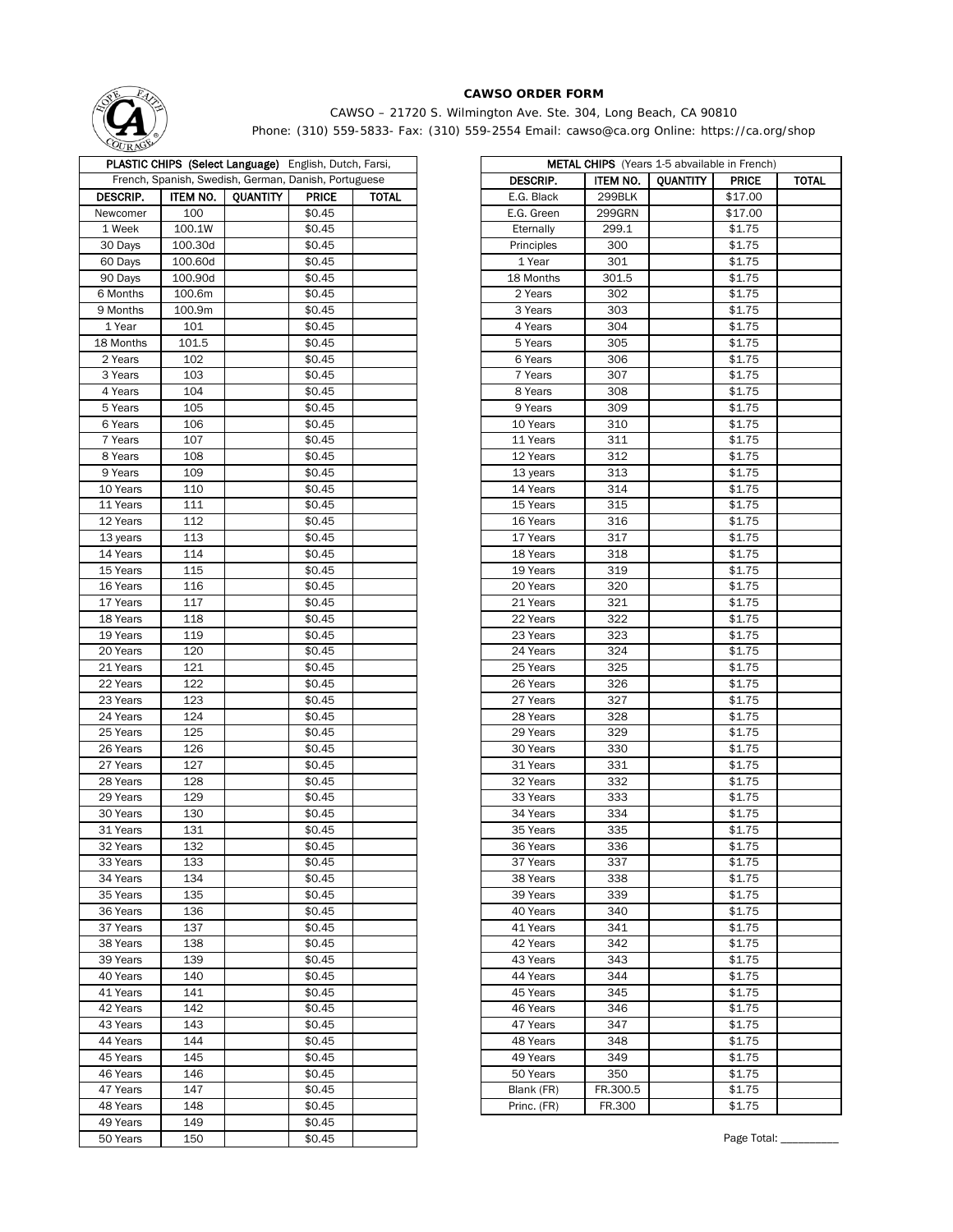

# CAWSO – 21720 S. Wilmington Ave. Ste. 304, Long Beach, CA 90810

Phone: (310) 559-5833- Fax: (310) 559-2554 Email: cawso@ca.org Online: https://ca.org/shop

| <b>DESCRIPTION</b>                                                                         | <b>ITEM NO.</b> | QUANTITY       | <b>PRICE</b> | <b>TOTAL</b> |  |
|--------------------------------------------------------------------------------------------|-----------------|----------------|--------------|--------------|--|
| <b>MISCELLANEOUS ITEMS</b>                                                                 |                 |                |              |              |  |
| 30 Day Commemorative Chip                                                                  | 699.2           |                | \$12.50      |              |  |
| 60 Day Commeroative Chip                                                                   | 699.3           |                | \$12.50      |              |  |
| 90 Day Commemorative Chip                                                                  | 699.4           |                | \$12.50      |              |  |
| C.A. 4" Logo Sticker (Select color - Green or White)                                       | 600             |                | \$0.40       |              |  |
| "Metting Here" Sign (Select language - English or Spanish) 10" x 12"                       | 601 / 453       |                | \$17.00      |              |  |
| C.A. Logo Podium Sign 10" x 12"                                                            | 602             |                | \$17.00      |              |  |
| C.A. Pocket Folder (Empty)                                                                 | 454             |                | \$1.75       |              |  |
| 12 x 12 x 12 Banner Set (Steps, Traditions, & Concpets) 3' x 5'                            | 603             |                | \$175.00     |              |  |
| 12 x 12 Laminated Poster Set (Steps & Traditions) 2' x 3'                                  | 606             |                | \$30.00      |              |  |
| C.A. Lapel Pin                                                                             | 699.8           |                | \$6.00       |              |  |
| C.A. Pen w/ Stylus (Select Color - Red, Orange, Green, Blue, or Black)                     | 699.1           |                | \$2.50       |              |  |
| C.A. Glossy Logo Mug (Coffee/Soup)                                                         | 8004.1          | (Out of Stock) | \$9.00       |              |  |
| C.A. Glossy Logo Mug (Coffee/Soup) - International Version                                 | 8005.2          | (Out of Stock) | \$9.00       |              |  |
| Green Folding Bag w/ C.A. Logo                                                             | 699.13          |                | \$6.00       |              |  |
| H&I Donation Can Labels - 10 per sheet - SOLD BY THE SHEET                                 | 614             |                | Free         |              |  |
| H&I Bookmarks (Newcomer up to 30 Years) 5 per sheet - SOLD AS SHEET - 1 sheet = \$1        | 630             |                | \$1.00       |              |  |
| Literature Rack                                                                            | 620.1           |                | \$65.00      |              |  |
| HFC Book Covers (Faux Leather) (Select color - Black, Tan, Clear, Burgandy,                | 800             |                | \$25.00      |              |  |
| Green, Pink, Purple, Brown, or White) (Call or email for availability)                     |                 |                |              |              |  |
| BIG Book Covers (Faux Leather) (Select color - Black, Tan, Clear, Burgandy,                | 801             |                | \$25.00      |              |  |
| Green, Pink, Purple, Red, or White) (Call or email for availability)                       |                 |                |              |              |  |
| <b>APPAREL</b>                                                                             |                 |                |              |              |  |
| C.A. Logo Service Polo (Green) (Select size - S, M, L, XL, 2XL, 3XL)                       | 8011            |                | \$25.00      |              |  |
| C.A. Logo Zip-Up Sweater (Black) (Select Size - S, M, L, XL, 2XL, 3XL, 4XL, 5XL - add \$5) | 8000.1          |                | \$35.00      |              |  |
| <b>MISCELLANEOUS LITERATURE &amp; GUIDELINES</b>                                           |                 |                |              |              |  |
| $**$ (20110105)<br>Meeting in a Pocket                                                     | 450             |                | \$0.75       |              |  |
| (without staples - 505.1)<br>Newcomer Booklet                                              | 505             |                | \$1.25       |              |  |
| <b>World Service Manual</b>                                                                | 611             |                | \$1.25       |              |  |
| <b>Conference Committee Guidelines</b>                                                     | 623             |                | \$1.25       |              |  |
| <b>Convention Committee Guidelines</b>                                                     | 610             |                | \$1.25       |              |  |
| <b>H&amp;I Committee Guidelines</b>                                                        | 612             |                | \$1.25       |              |  |
| <b>Public Information Workbook</b>                                                         | 613             |                | \$1.25       |              |  |
| Internet Technology (IT) Guidelines                                                        | 617             |                | \$1.25       |              |  |
| <b>Unity Guidelines</b>                                                                    | 618             |                | \$1.25       |              |  |
| Literature, Chips, & Format (LCF) Guidelines                                               | 619             |                | \$1.25       |              |  |
| Unity Traditions Group Inventory Workbook                                                  | 616             |                | \$1.25       |              |  |
| C.A. Public Service Announcment (Select language - English, French, Spanish)               | 609.12          |                | \$30.00      |              |  |

Page Total: \_\_\_\_\_\_\_\_\_\_

| ίzĴ<br>OURAGY | <b>ZALOR</b>   | ERT<br>MOED | <b>MOD</b>     |       |            | $VE_{B}$<br>MUT |                |
|---------------|----------------|-------------|----------------|-------|------------|-----------------|----------------|
| French        | <b>Spanish</b> | Dutch       | <b>Swedish</b> | Farsi | Portuguese | German          | <b>Russian</b> |